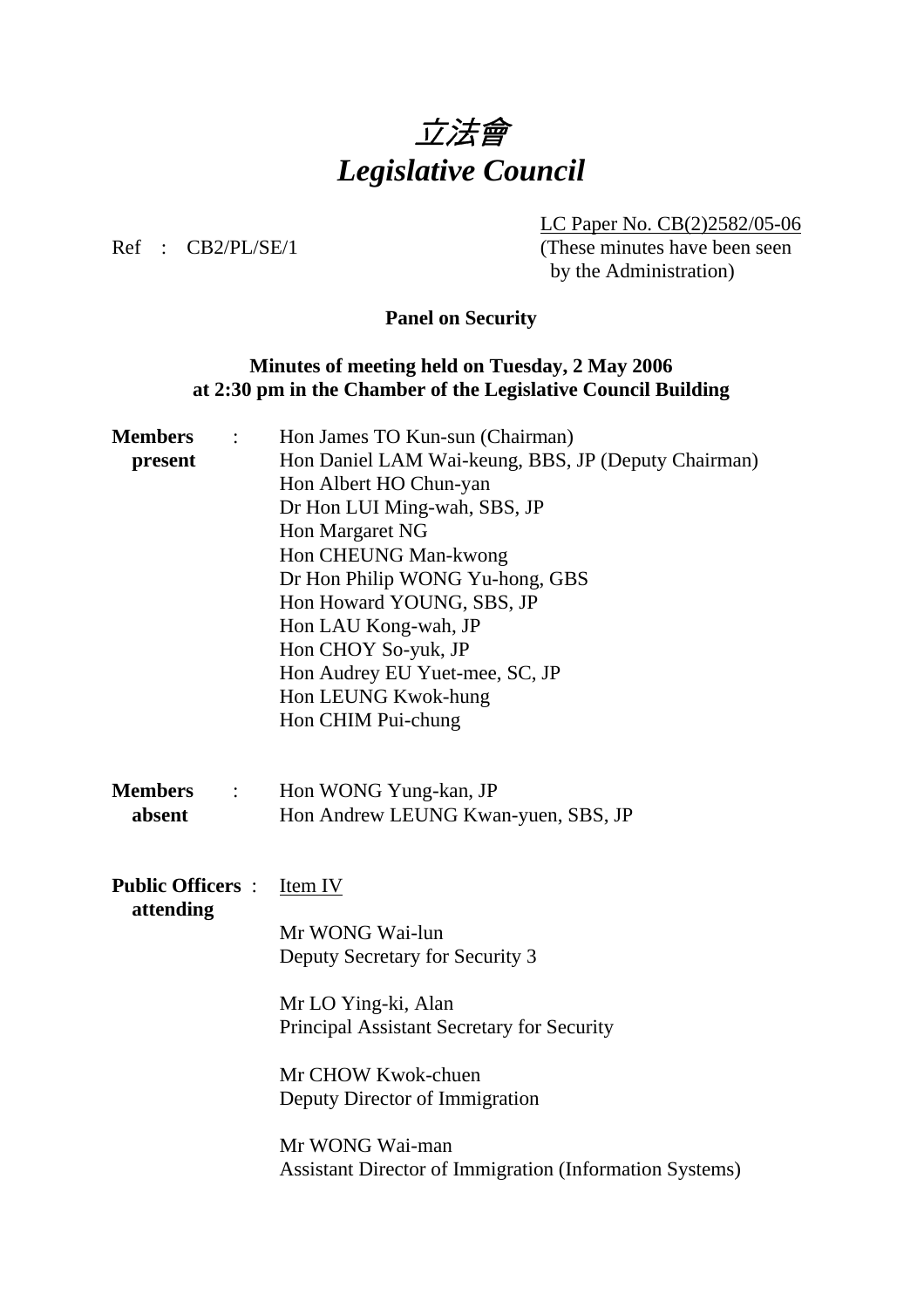Item V

Ms Carol YUEN Deputy Secretary for Security 2

Mr Charles WONG Principal Assistant Secretary for Security

Mr CHEUNG Yin-chiu Chief Fire Officer (Headquarters) Fire Services Department

Mr NG Kuen-chi Senior Divisional Officer (Planning Group) Fire Services Department

Mr TANG Man-bun, Stephen Project Director Architectural Services Department

Item VI

Miss CHEUNG Siu-hing Deputy Secretary for Security 1

Miss Rosalind CHEUNG Assistant Secretary for Security

Mr NG Sek-hon Director of Finance, Administration and Planning Hong Kong Police Force

Mr Paul HUNG Regional Commander (Hong Kong Island) Hong Kong Police Force

Ms Barbara R. WILLISON Chief Superintendent of Police (Planning and Development Branch)

Mr Stephen TANG Project Director Architectural Services Department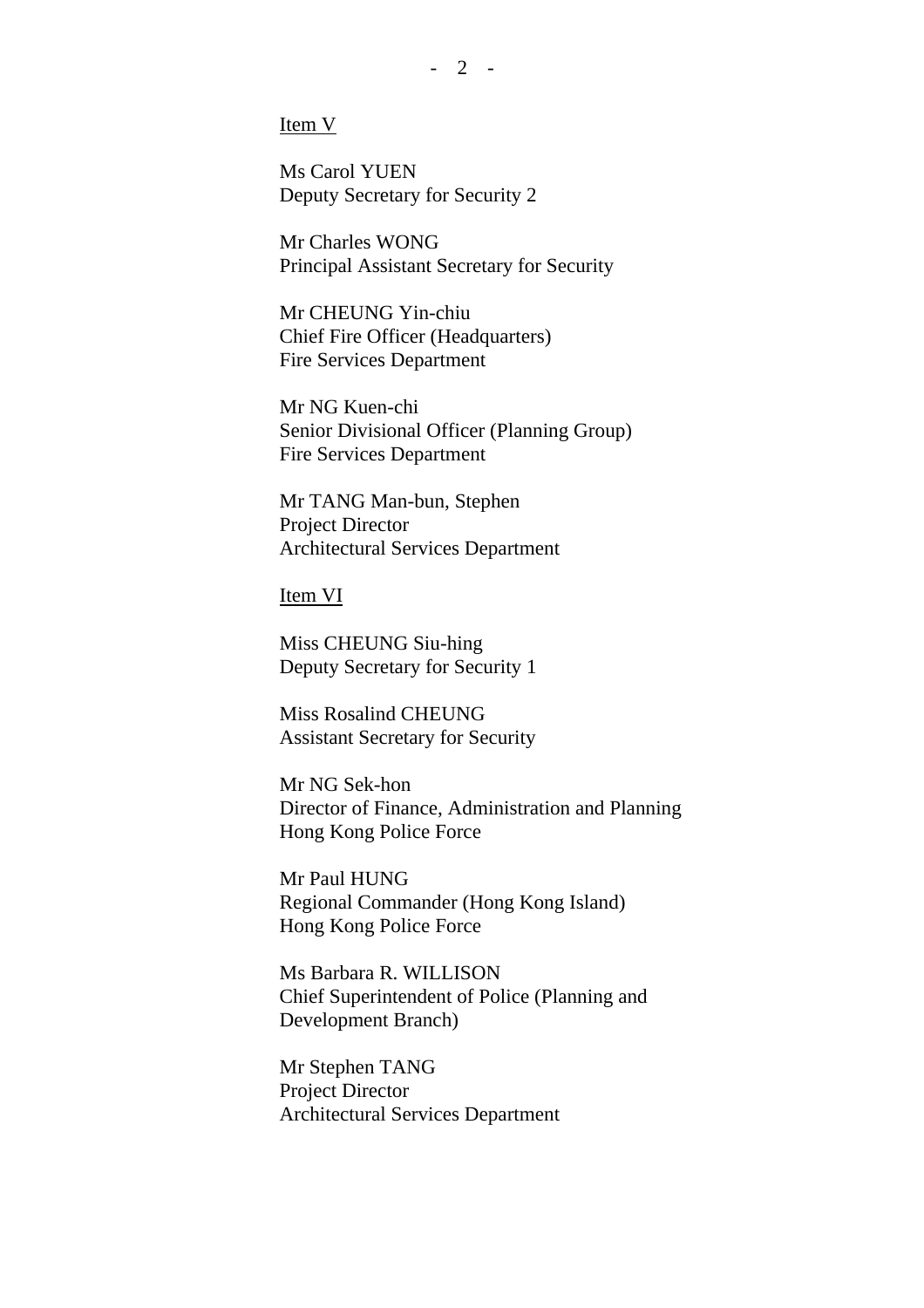| <b>Clerk</b> in | Mrs Sharon TONG                                  |
|-----------------|--------------------------------------------------|
| attendance      | Chief Council Secretary (2)1                     |
| <b>Staff</b> in | Mr LEE Yu-sung                                   |
| attendance      | Senior Assistant Legal Adviser 1                 |
|                 | Mr Raymond LAM<br>Senior Council Secretary (2) 5 |
|                 | Miss Helen DIN                                   |

 Ms Sandy HAU Clerical Assistant (2) 1

Legislative Assistant (2) 1

#### Action

### **I. Confirmation of minutes of previous meeting**  (LC Paper No. CB(2)1828/05-06)

The minutes of the meeting held on 7 March 2006 were confirmed.

### **II. Information papers issued since the last meeting**

(LC Paper Nos. CB(2)1618/05-06(01), CB(2)1737/05-06(01) and CB(2)1826/05-06(01))

2. Members noted that the following papers had been issued since the last meeting –

- (a) submission dated 29 March 2006 from the Society for Community Organization on the welfare of asylum seekers;
- (b) Administration's paper entitled "Welfare Assistance for Asylum Seekers"; and
- (c) letter from Hon SIN Chung-kai regarding the discussion of the procedures of law enforcement officers in searching communication service companies.

3. Regarding the paper referred to in paragraph 2(c) above, members agreed that the Administration should be requested to provide information relating to searches conducted by law enforcement officers on communication service companies.

### **III. Date of next meeting and items for discussion**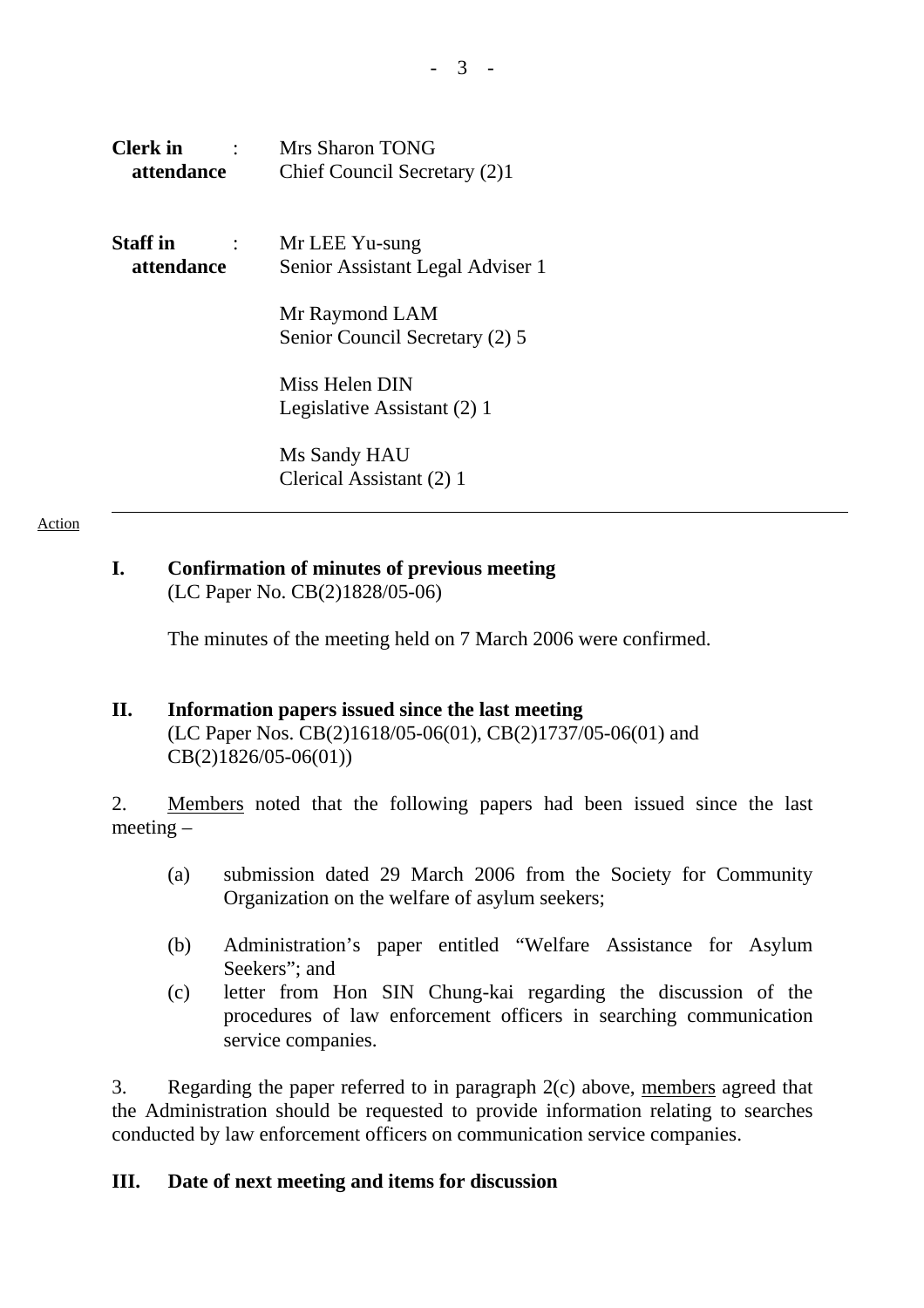## (LC Paper Nos. CB(2)1827/05-06(01) and (02))

4. Members agreed that the following items would be discussed at the next meeting to be held on 6 June 2006 at 2:30 pm -

- (a) Progress Report on the Implementation of the Drug Dependent Persons Treatment and Rehabilitation Centres (Licensing) Ordinance;
- (b) Junior Police Officers' Married Quarters at Area 44, Tuen Mun; and
- (c) Administration's proposal to establish the Independent Police Complaints Council as a statutory body.

5. Members agreed that the item "Security Arrangements for the Sixth Ministerial Conference of the World Trade Organization held in Hong Kong from 13 to 18 December 2005" proposed by the Administration should be discussed at the Panel meeting in July 2006. They also agreed that the Administration should be requested to provide a report of the Police's review of its operations during the conference period before the meeting on 6 June 2006.

6. The Chairman reminded members that a special meeting had been scheduled for 4 May 2006 at 4:30 pm to discuss the Report on Leakage of Personal Data issued by the Independent Police Complaints Council on 8 April 2006.

# **IV. Proposed creation of one permanent post of Chief Systems Manager in the Immigration Department**

(LC Paper No. CB(2)1827/05-06(03))

7. Deputy Secretary for Security 3 (DS for S3) briefed members on the Administration's proposal to make permanent an existing supernumerary post of Chief Systems Manager (CSM) in the Immigration Department (ImmD), which would lapse on 1 November 2006.

8. Mr Howard YOUNG said that the Liberal Party had always examined proposals to create posts in a cautious manner. It had examined the Administration's proposal and noted that there was a need to make the supernumerary CSM post permanent. He asked whether the proposed CSM post had been included in the forecast of civil service directorate proposals in the 2005-06 legislative session for the Establishment Subcommittee. He also asked whether the supernumerary posts created for the smart identity card replacement exercise would continue to exist after the exercise was completed.

9. DS for S3 responded that the proposed CSM post had been included in the

### Action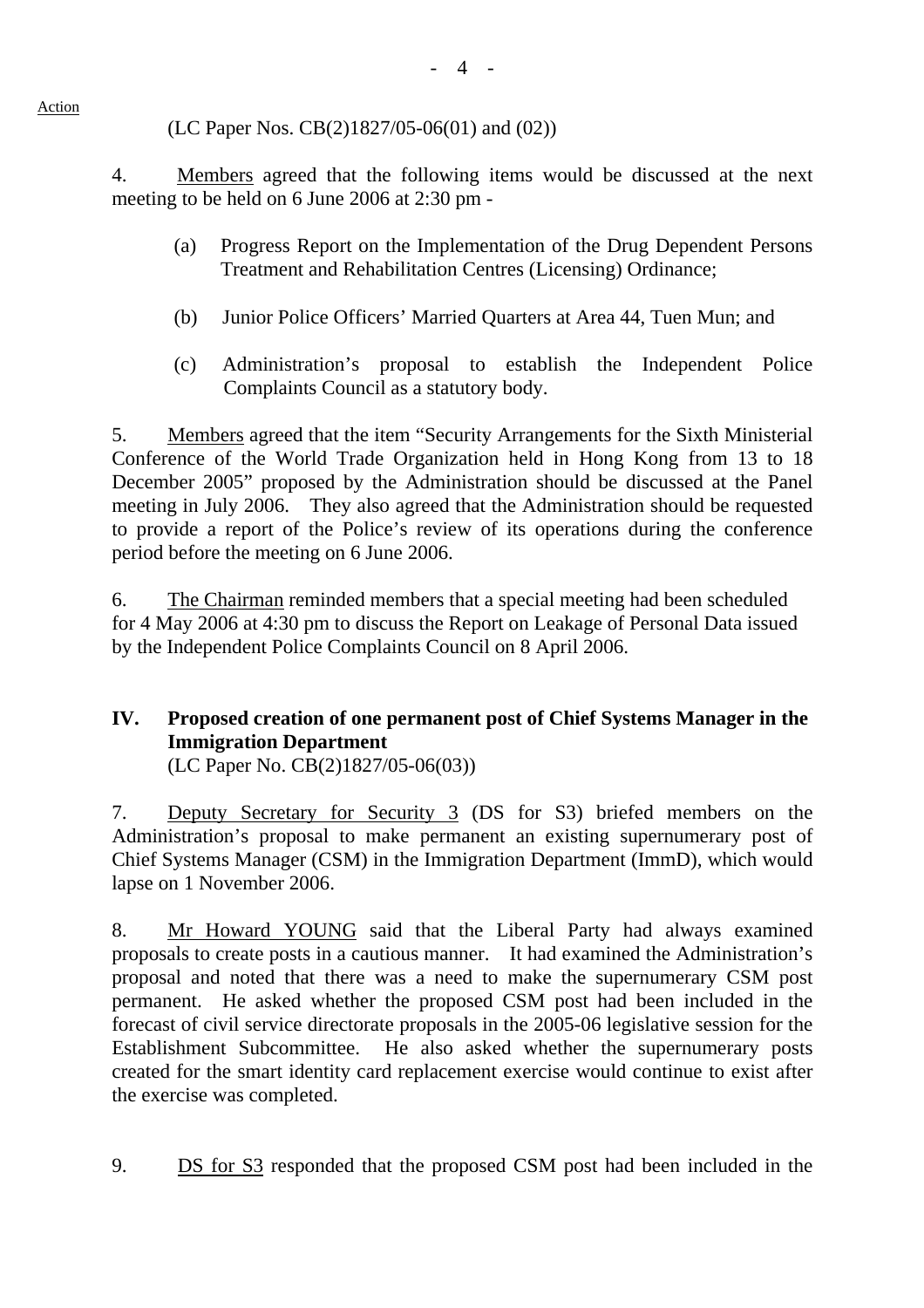forecast of civil service directorate proposals in the 2005-06 legislative session, which had been submitted to the Establishment Subcommittee. He said that the posts created for the identity card replacement exercise were all time-limited and would lapse after the exercise was completed.

10. Mr CHEUNG Man-kwong said that proposals for the conversion of supernumerary posts to permanents ones were examined cautiously by the Democratic Party. It noted that there was a genuine need for the CSM post and thus supported the Administration's proposal to make the supernumerary CSM post permanent.

11. Ms Margaret NG asked why there was a need for making the supernumerary CSM post permanent, given that there were mainly increases in the number of passengers cleared at immigration control points.

12. DS for S3 responded that there were eight core information systems in ImmD. In the latter part of the year, the department would implement the Application and Investigation Easy System and the Electronic Records Programme, and introduce more e-channels. The electronic Hong Kong Special Administrative Region passport would also be launched next year. Deputy Director of Immigration (DD of Imm) added that the information technology (IT) systems of ImmD were under continuous development. After implementation of the Information Systems Strategy (ISS) and the updated ISS, ImmD would conduct a review and examine the need to conduct the next round of ISS study to examine how IT could help further enhance the department's productivity, efficiency and quality of service to the public.

13. Ms Margaret NG asked whether permanent posts similar to the proposed one were found in many other government departments.

14. DS for S3 responded that the Hong Kong Police Force, the Education and Manpower Bureau, the Inland Revenue Department and the Hongkong Post each had their own IT Management Unit headed by a permanent CSM post.

15. The Chairman said that ImmD had been successful in its development of various IT systems. He asked whether the systems of ImmD had developed to such a stage where further investment of resources would only bring about diminishing improvement. He asked whether there was a need for an increase in the number of frontline staff instead of a permanent CSM post.

16. DS for S3 responded that the development of IT systems in ImmD had not reached the stage of diminishing return. He said that the number of passengers using immigration control points had been growing rapidly. The supernumerary CSM post was created in 2001. When the supernumerary post was extended in 2003 alongside the deletion of a permanent directorate post in the Police, the Administration had cautiously decided to allow more time for studying the need for a permanent CSM post and thus had not proposed making the supernumerary post permanent at that time.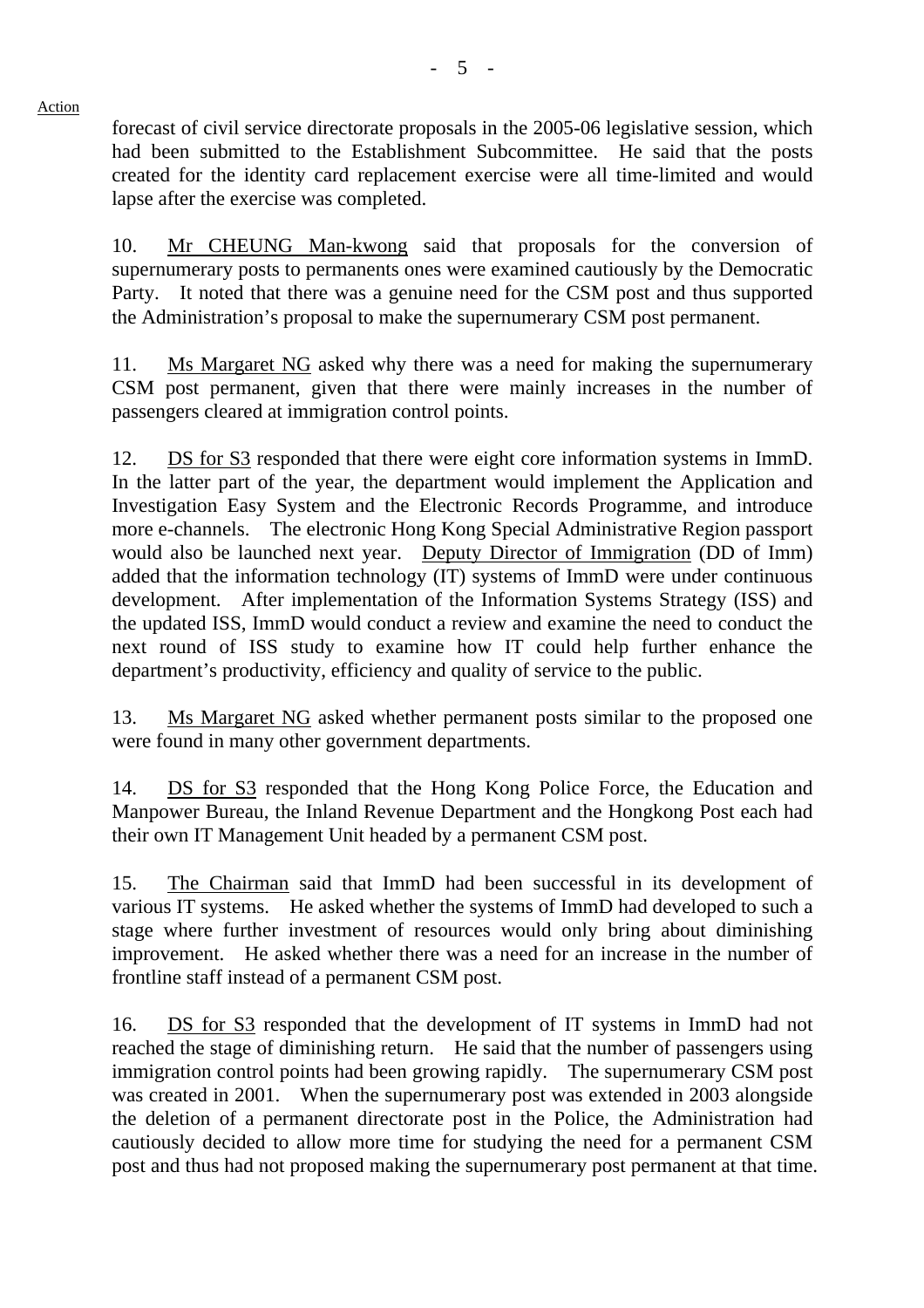After study, the Administration had come to the conclusion that there was a genuine need for a permanent CSM post in ImmD. He pointed out that the wide application of IT systems of the department had brought about significant savings in staff costs. The updated ISS, which was originally expected to bring about savings of 425 posts, would eventually result in savings of 530 posts upon full implementation in 2007. These 530 posts represented a saving of \$172 million per year on top of the \$200 million per annum savings already brought about by the first ISS. He added that IT systems had a certain shelf-life. Enhancement and replacement of the system required careful planning.

17. Assistant Director of Immigration added that experienced and professional personnel were needed for the continuous enhancement of system security and the capability of the IT systems of ImmD.

18. Mr LEUNG Kwok-hung questioned why there was a need for ImmD to create a CSM post. He said that the benefits generated from the enhancement of IT systems would gradually diminish, if the systems were continuously enhanced. He had been informed by some personnel of ImmD that the frequent congestion of passenger traffic at the control point in Lok Ma Chau was due to a mismatch between the arrangement of Hong Kong and the Mainland rather than inadequacies in ImmD's facilities or IT systems. He added that ImmD should not seek to upgrade its systems merely for the purpose of reducing the number of frontline personnel.

19. DS for S3 responded that the Administration's proposal only involved making permanent an existing supernumerary CSM post which would lapse on 1 November 2006. The proposal did not involve the creation of any additional post and would not result in the redundancy of any frontline ImmD staff because the manpower released from savings of the updated ISS could be absorbed by the new control points coming on stream. He said that the Administration was examining how congestion at boundary control points could be relieved, for example, through expanding the use of e-channels to visitors.

20. Dr LUI Ming-wah said that the introduction of smart identity cards and e-channels had proved useful in facilitating passenger traffic at boundary control points. According to his experience in using e-channels, there was still room for improvement and upgrading of the e-channels. He expressed support for the Administration's proposal.

21. The Deputy Chairman said that, in view of the rapid technological development and demand of the public for high quality services, he supported the Administration's proposal.

## **V. Fire Services Department Diving Training Centre in the Government**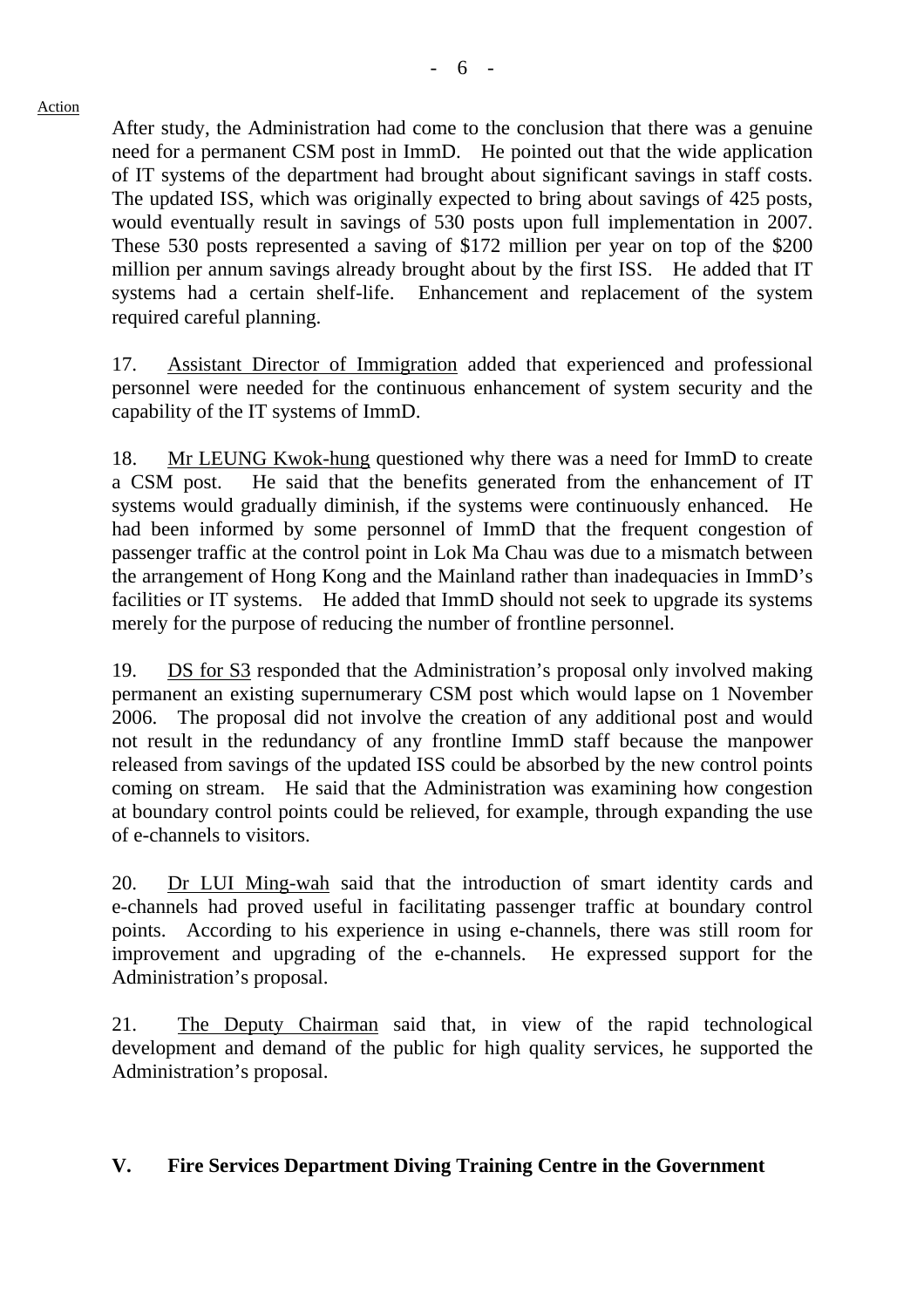### **Dockyard at Stonecutters Island**

(LC Paper No. CB(2)1827/05-06(04))

22. Deputy Secretary for Security 2 (DS for S2) briefed members on the Administration's proposal to construct a diving training centre for the Fire Services Department (FSD) at the northwest corner of the Government Dockyard at Stonecutters Island.

23. Mr CHEUNG Man-kwong said that since the FSD Diving Unit had an existing establishment of about 112 divers, there would be about 10 to 20 divers undergoing training in each year to replenish staff wastage, if the average span of service of a diver was 10 years. He questioned whether such a number of divers undergoing training justified the construction of the proposed diving training centre.

24. DS for S2 responded that besides the 112 divers of FSD's Diving Unit, there were more than 30 divers under the establishment of the FSD Airport Fire Contingent. Besides training for new divers, regular training and refresher courses would also be provided for divers. In future, the proposed Centre could also provide training for ambulancemen and the staff of other government departments, such as the Customs and Excise Department, the Hong Kong Police Force and the Agriculture, Fisheries and Conservation Department. The Chairman requested the Administration to provide information on the annual savings to be generated from the use of the proposed diving training centre by FSD and other government departments.

25. Mr CHEUNG Man-kwong expressed concern that the utilisation rate of the proposed diving training centre would be low. He asked whether some facilities of the Seaman's Training Centre could be modified and used for training FSD divers. He queried why a canteen would be needed for the proposed diver training centre, given that the number of persons who undergo training at one time would be very small. Mr LAU Kong-wah shared Mr CHEUNG Man-kwong's concerns about the low utilisation rate of the proposed diving training centre. The Chairman asked about the projected usage, in terms of average number of hours per day, of the proposed diving training centre.

26. Chief Fire Officer (Headquarters), Fire Service Department (CFO) responded that the diving training centre would be used between 9 am and 5 pm each day for about 48 weeks in a year. Apart from providing training for divers, the proposed diving training centre would serve as a base for marine rescue operations. A diving tender and three diving support vessels would be stationed at the centre daily to respond to emergencies in the sea. The canteen would be used for providing meals, including dinners, to about 23 staff daily. This was particularly necessary when frontline officers had to stay inside the centre and respond to emergencies during typhoons and bad weather.

27. Referring to paragraph 2 of the Administration's paper, Mr LAU Kong-wah

Adm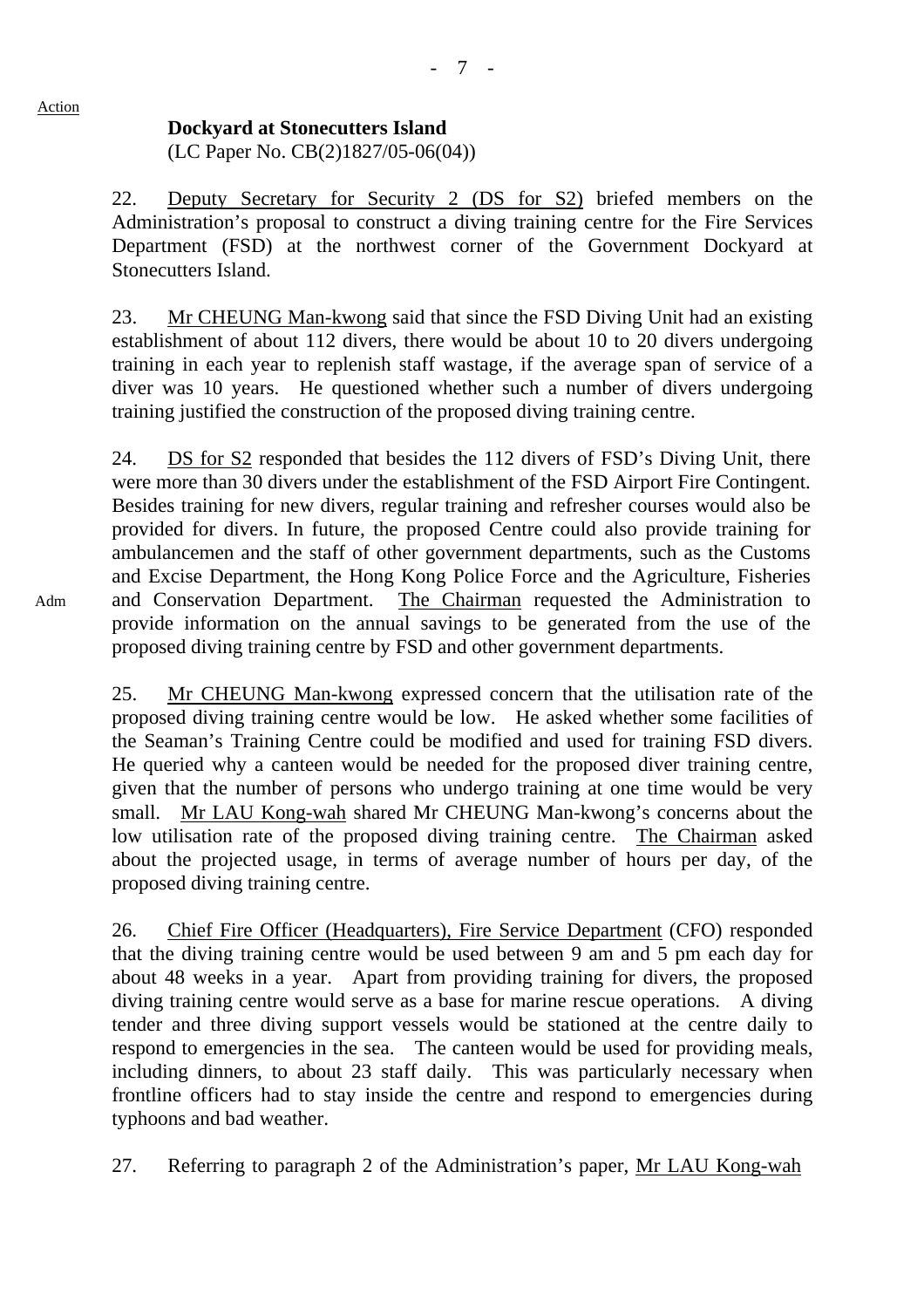Adm

Adm

asked about the type of operations involved in some 470 diving operations performed by FSD divers in a year. CFO responded that such operations involved rescue operations in water and on land where divers were needed. The Chairman and Ms Audrey EU requested the Administration to provide a breakdown of the diving operations performed by FSD divers.

28. Mr LAU Kong-wah asked about the locations where divers were currently trained and how undesirable the conditions at such locations were for diving training.

29. CFO responded that diving training in deep waters was currently conducted at the waters outside Fat Tong Mun, Tung Lung Chau and Lamma Island. Such training had to be conducted in waters far away from marine traffic, resulting in a long travelling time for divers. The deep sea simulator in the proposed diving training centre would provide training under simulated deep sea diving conditions equivalent to a depth of about 60 to 70 metres.

30. Mr LAU Kong-wah asked whether it would be more desirable for divers to undergo training under the sea rather than under simulated conditions only. He asked whether the proposed construction of a diving training centre was the only solution that met the training needs of divers.

31. DS for S2 responded that the unfavourable sea conditions in Hong Kong were undesirable for initial diving training. The limited underwater visibility made it difficult for instructors to observe and monitor the trainees' performance.

32. CFO said that the proposed training centre would enable diving training to be conducted efficiently and safely under controlled environments. There was no other suitable location in Hong Kong where training in underwater thermal cutting could be provided.

33. The Deputy Chairman expressed support for the Administration's proposal. He said that he had observed training for divers and noted that such training had long been hindered by poor weather conditions and a lack of suitable locations in the busy waters of Hong Kong. He said that the Administration should promote the diving training centre among other government departments to achieve better utilisation. He hoped that the location of the proposed diving training centre would not affect marine traffic.

34. DS for S2 said that the proposed diving training centre would facilitate better coordination among FSD's Diving Unit, the diving tender and diving vessels in rescue operations. She undertook to provide the Panel with information on the number of training hours to be provided by the proposed training centre to divers of FSD and other disciplined services.

35. The Chairman said that if the service life of the proposed diving training centre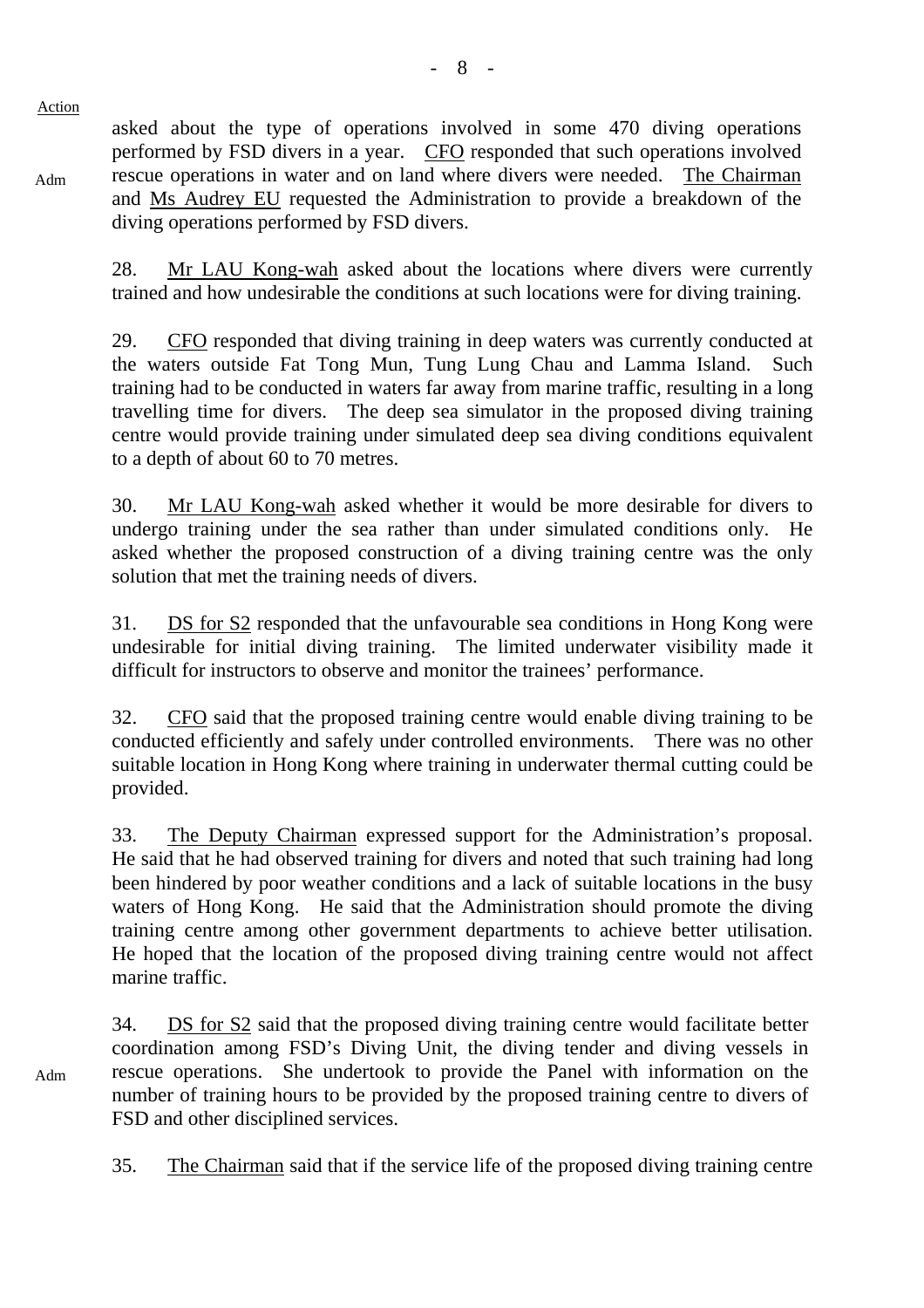was about 20 years, the capital costs of the training centre would be about \$7 million per year. He asked whether the Administration had examined the viability of procuring the required training for divers.

36. DS for S2 responded that advanced diving training could only be provided comprehensively by overseas countries such as Australia, the United Kingdom and the United States. Besides cost considerations, FSD had to maintain a sufficient number of divers in Hong Kong to meet daily operational needs. CFO added that similar diving training facilities were not available in nearby places such as Shenzhen and Guangzhou. The Chairman said that the Administration should explore whether the proposed diving training centre could provide training for divers from other places to increase its utilisation and income.

37. Ms Audrey EU said that the training of FSD divers should be undertaken by FSD. She asked why the Administration had not set out in its paper the savings in overseas training expenses after the proposed diving training centre came into use.

38. DS for S2 responded that, owing to the shortage of financial resources and the small establishment of FSD's Diving Unit, about 30 divers had undergone overseas training at a total cost of about \$2.75 million in the past five years. After the proposed diving training centre came into operation, most diving training would be conducted in Hong Kong. Overseas training would be considered only when there was a need to acquire professional diving qualifications or knowledge about operation of latest equipment.

39. Ms Audrey EU asked why the Administration's proposal had not been submitted until many years after consultation with the relevant District Council (DC) in 1999 and 2002.

40. DS for S2 responded that after consultation with the relevant DC in 1999, time was needed for studying overseas practices and working out the detailed design of the diving training centre before the relevant DC was consulted on the detailed design in 2002. Owing to the financial situation of the Administration in 2003 and 2004, the proposed project was not classified under Category B until 2005.

41. Ms Audrey EU said that as the estimated capital cost of the proposed diving training centre was \$144.1 million and the recurrent cost arising from the project was about \$3.746 million, the Administration should provide full justifications for the construction of the proposed diving training centre.

42. DS for S2 responded that training for FSD divers had always been inadequate, which was undesirable. This was due to the financial difficulties faced by the Administration in the past few years and the small establishment of FSD's Diving Unit that very few divers could attend overseas training each year. She said that there was an average of 470 diving operations per year in the past three years and the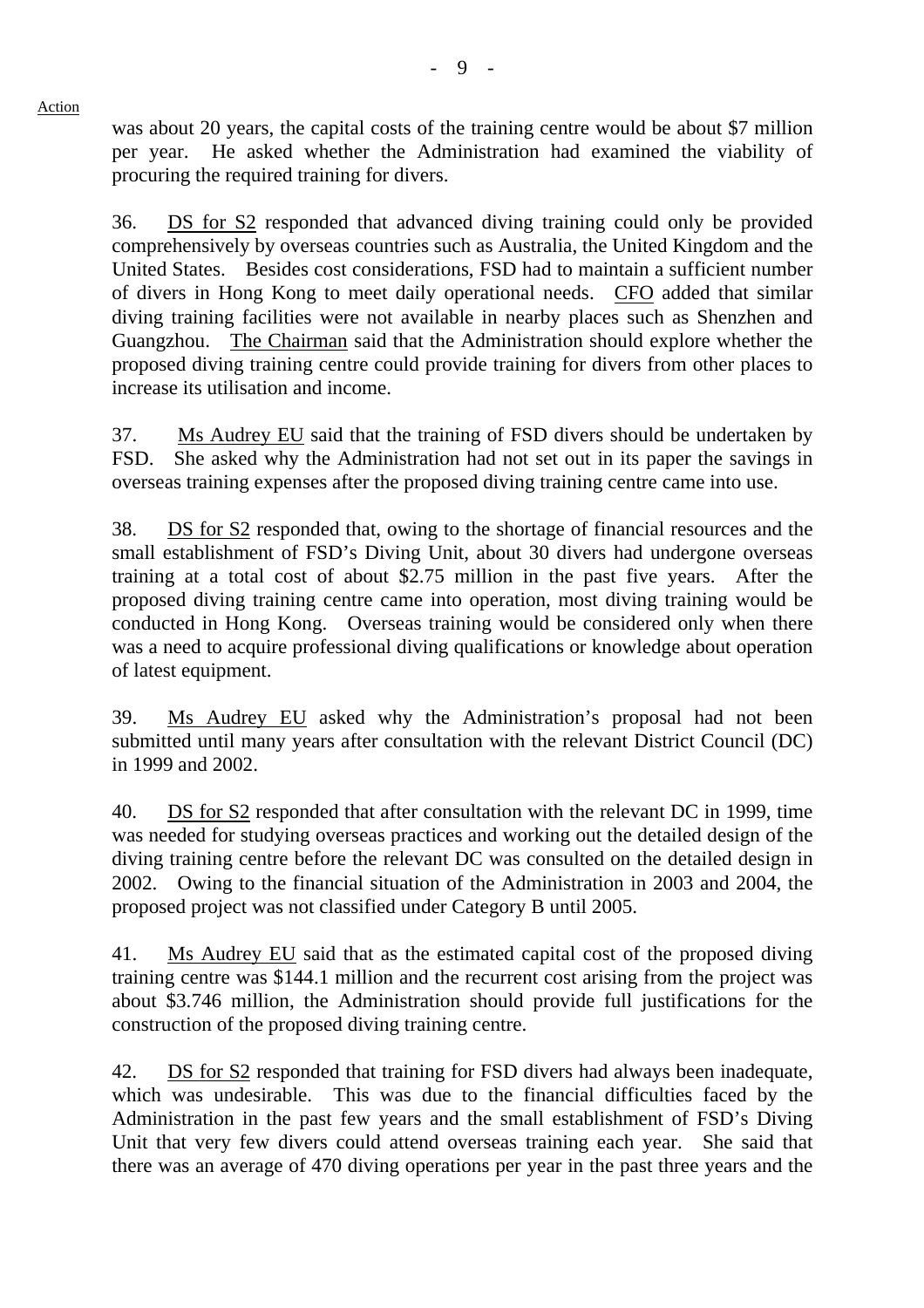number of operations had exceeded 800 in 2001. Besides, each diving operation had to be undertaken by a team of divers. The Administration hoped that all divers could undergo various diving training after the proposed diving training centre came into operation so that more divers would be capable of performing different types of diving operations.

43. Mr LEUNG Kwok-hung expressed concern whether the workload of FSD divers would increase after undergoing training. He considered that there should be a comparison between the length of working hours of FSD divers and the rescue divers of other countries.

44. CFO responded that there were stringent requirements on the length of time when a diver could work under water. He said that training in rough sea imposed danger on diving trainees. The proposed diving training centre would enable diving training to be efficiently and safely conducted under controlled environments. The provision of various diving training to divers would enable all divers to acquire the necessary skills to perform different types of diving operations, thus more relief divers with the required competency would be available for prolonged operations.

45. The Chairman said that as members had expressed various concerns about the Administration's proposal, the Administration should consider providing more information and justifications when submitting the proposal to the Public Works Subcommittee.

# **VI. Central Police District Headquarters and Central Police Division at Chung Kong Road, Sheung Wan**

(LC Paper No. CB(2)1827/05-06(05))

46. Deputy Secretary for Security 1 (DS for S1) briefed members on the Administration's proposed reprovisioning of the Central District Headquarters (CDIST HQs) and Central Divisional (CDIV) Station of the Police.

47. The Deputy Chairman expressed support for the Administration's proposal. He asked about the benefits to be generated from the proposed reprovisioning.

48. DS for S1 responded that the proposed reprovisioning would enhance the operational efficiency of CDIST HQs and CDIV Station. The current location of CDIST HQs and CDIV Station in the Arsenal House Complex was undesirable in that it was located at one end of the Central Police District. The proposed location at Chung Kong Road in Sheung Wan was a suitable site located at the centre of the Central Police District.

49. Director of Finance, Administration and Planning, Hong Kong Police Force